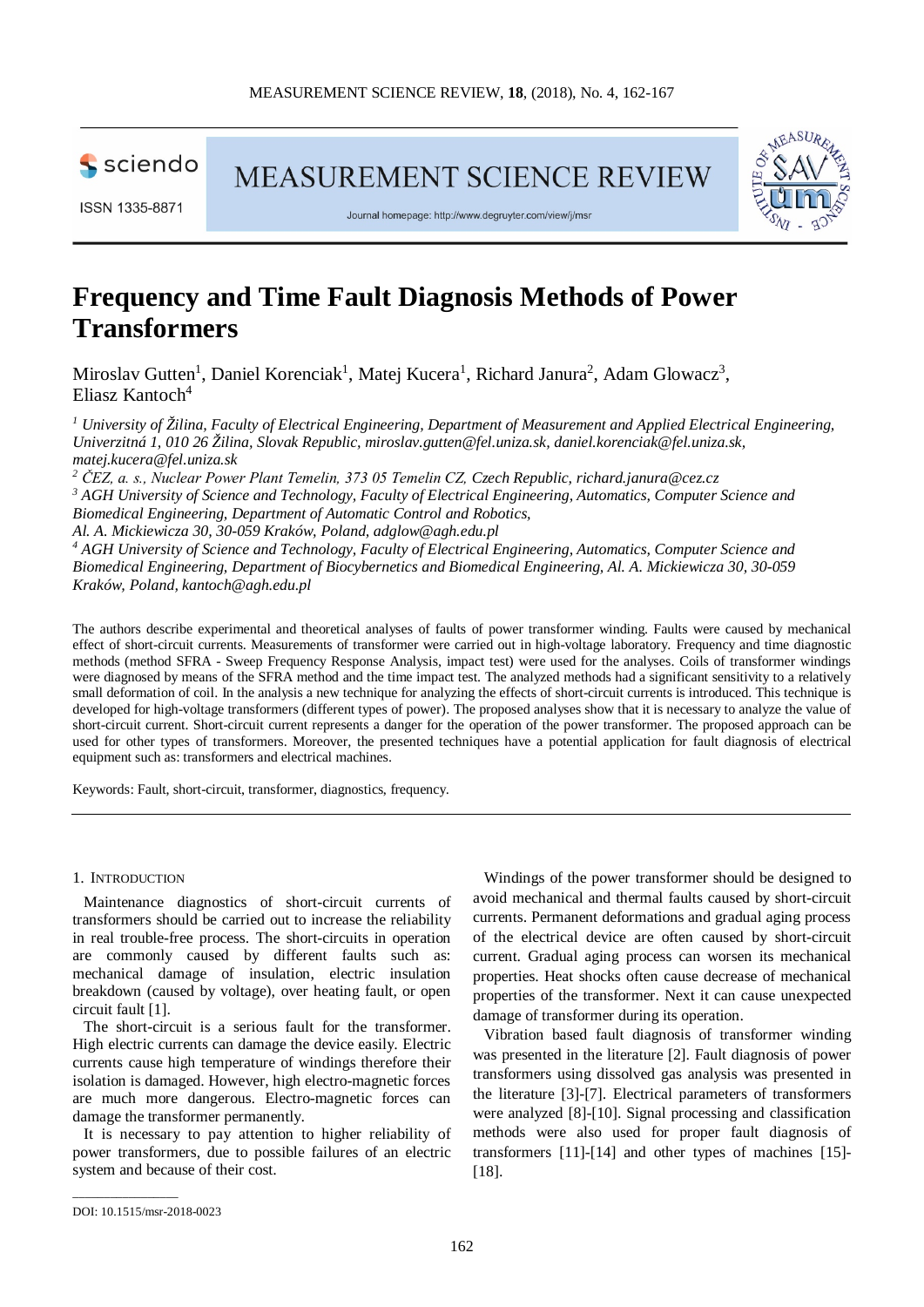To prevent the faulty state of transformers, the authors performed different types of diagnostic measurements. The measurements should illustrate a current state of the measured power transformer. It is essential to select a proper diagnostic method for the recognition of faulty state.

In the analysis a new technique for analyzing the effects of short-circuit currents is introduced. This technique is developed for high-voltage transformers (different types of power).

The authors focused on short-circuit of the transformer windings. The effect of magnetic field on conductor current causes the creation of forces. Mentioned forces have effect on coils of windings.

The electric currents of the transformer do not exceed rated values for normal operation. The electromagnetic forces effecting on transformer winding are low. The currents of short-circuits can reach the multiple of rated values of the transformer.

Then the forces can become dangerous for transformer coils of windings, electric and magnetic circuits, taps and the whole construction.

The short-circuit forces affecting on windings can be divided into two groups [19]:

- radial (cross),
- axial (longitude).

Radial forces are caused by electromagnetic lengthwise fields. They act in the radial direction. Radial forces are generated by leakage flux density and the current. They are paralleled with the axis of transformer winding. Radial forces extend external high-voltage windings. They also compress internal low-voltage windings. For this reason, the air interspaces are bigger.

Axial forces act in the axial direction. Similar to radial forces, axial forces are generated by leakage flux density and the current. They are dangerous from the center to border of coil. In this area of transformer the magnetic field has the high value in up and down edge of winding. Axial forces can reach dangerous values of short-circuits forces. They can also deform the outer high-voltage coil [19].



Fig.1. Simulation deformation of coil of the high-voltage winding (22 kV).

According to the literature [19] it is required to pay more attention to catching the outer high-voltage coil of winding. In case of a loose coil, the short-circuit axial forces Fd result in a vertical shift of outer coils of winding. The excessive pressure on spacers can press on the coil insulation and shift the winding. It can also cause serious damage to the transformer windings.

Fig.1. shows the simulation deformation of coil of the high-voltage winding (22 kV). It is influenced by radial forces (permanent shift of winding).

Fig.2. shows the simulation of pressure stress and permanent deformation of outer coil of winding. It was caused by short-circuit of the transformer. Axial forces are also proportional to the maximum current of the shortcircuit. Even with a little imbalance between the windings, this force can be increased.



Fig.2. Permanent deformation of outer coil of winding. It was influenced by pressure stress from axial force (5 % per unit imbalance of the windings).

Based on theoretical and simulating analysis it can be noticed that the analysis of dangerous short-circuit forces is essential. It is necessary to determine the possible effects of short-circuit. It can also change the insulating state and the mechanical state of transformer.

## 2. EXPERIMENTAL DIAGNOSTIC METHODS OF TRANSFORMERS

The main problem of current energy transmission and distribution is that the measured data from the diagnostic measurements are not analyzed so much. There are problems to find scientific databases of such signals. Therefore, it is problem to assess the technical state of power transformers depending on their residual lifetime. A fault can occur in an unpredictable time of operation. The result of this can be the power failure for a short or a long time. It is needed to analyze the measured and computed values of parameters. It is based on knowledge of exposure to adverse effects of specific electrical equipment.

Achieving objectives by using the measurements can help to explain the adverse effects of short-circuit and propose new diagnostic techniques. Moreover, it is possible to detect an approaching fault of the electric device. Some steps may be also proposed in advance (e.g. repair of transformer) [20], [21].

The authors consider the influence of overvoltage, switching currents, short-circuit forces. Following measurements can be carried out for analyzed power transformers: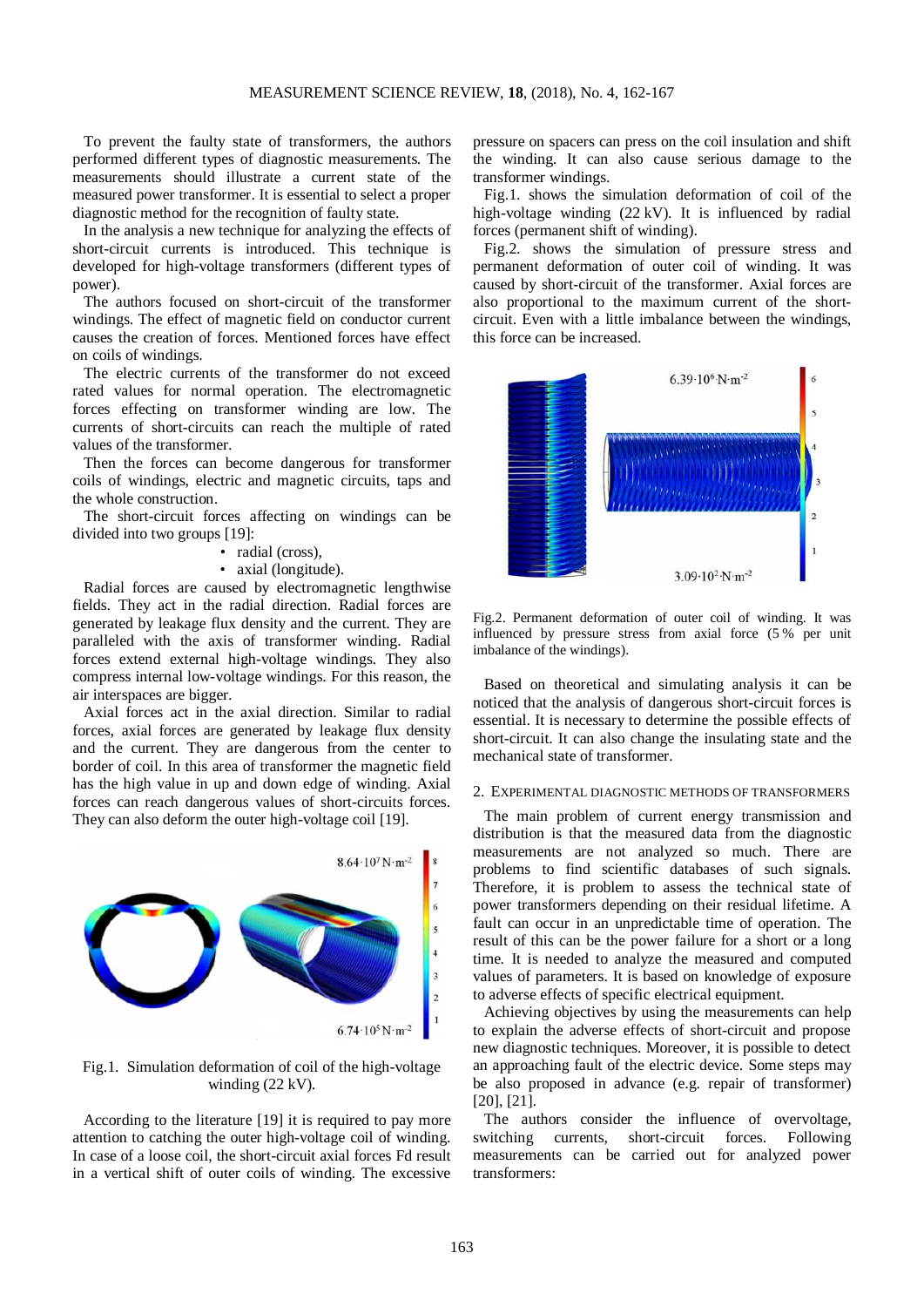- measurements of transformer impedance depending on the frequency characteristics. It can be carried out using the SFRA method,
- time measurements of transformer coils. It can be carried out using impact test - high-voltage pulse source,
- measurements of impedance, resistivity of power transformer windings,
- analysis of the transformer oil,
- measurements of electric currents, voltages, insulation resistances using methods: RVM - Relevance Vector Machine, PDC - Polarization and Depolarization Current,
- measurements of loss factor and capacity,
- measurements of isolation parameters of the power transformer with application of dielectric spectroscopy,
- measurements of temperature of the transformer winding using FBG - Fiber Bragg Grating [22],
- selected variant of measuring methods.

Different measuring methods and diagnostic techniques can be used for fault diagnosis of transformers such as: analysis of acoustic emission, thermal images, electromagnetic radiation, analysis of temperature and moisture of transformers. The mentioned techniques can be used for detection of the effects of overvoltages and shortcircuits. Effects of overvoltages and short-circuits can damage coils of the transformer. Repair of power transformer costs time and money. Mentioned techniques can be applied for disconnected power transformer [23].



Fig.3. Analysed power transformer with defect of the coil of phase A.

3. EXPERIMENTAL ANALYSIS OF THE POWER TRANSFORMER 22 / 0.4 KV

On the basis of theoretical analyses of effects of short circuit, there were selected individual diagnostic and measurement methods for measurements on a power transformer 22 kV / 0.4 kV with defect on the high-voltage phase – coil A (Fig.3.).

Important task was to compare measured curves of single transformer winding and the sensitivity of the two diagnostic methods – high-frequency method SFRA (Sweep

Frequency Response Analysis) and the method of the time analysis of high voltage impulse by impact test. Frequency and time method (SFRA and impact test) can determine the frequency or time response of characteristic quantities of affected by impedance and phase of transformer.

There is no need of changing of construction of the measured machine for both diagnostic techniques. They are also analyzed for disconnected transformer [24].

## 4. MEASUREMENT OF THE TRANSFORMER USING FREQUENCY **METHOD**

The power transformer diagnostics set up uses the frequency scale from 20 Hz to 10 MHz at source voltage  $0.2 - 20$  Vpp, and output impedance 50  $\Omega$  using the Megger FRAX 150, (Fig.4.).



Fig.4. SFRA measurement connection using the Megger FRAX.

Mentioned analyzer can be used for magnetic core defects and detecting winding shifts of power transformers. The parameters of device are following: sampling rate 100 MS/s, absolute accuracy  $\pm$  0.5 dB for dynamic range -130 to +20 dB. The analyses were carried out for no-load and short-circuit states.



Fig.5. Block diagram of measurements of power transformer.

For low frequencies (up to 1 kHz) measured curves were good visible. For frequencies (1 kHz to 100 kHz) problems related to shift of windings turn-to-turn fault occurred [25].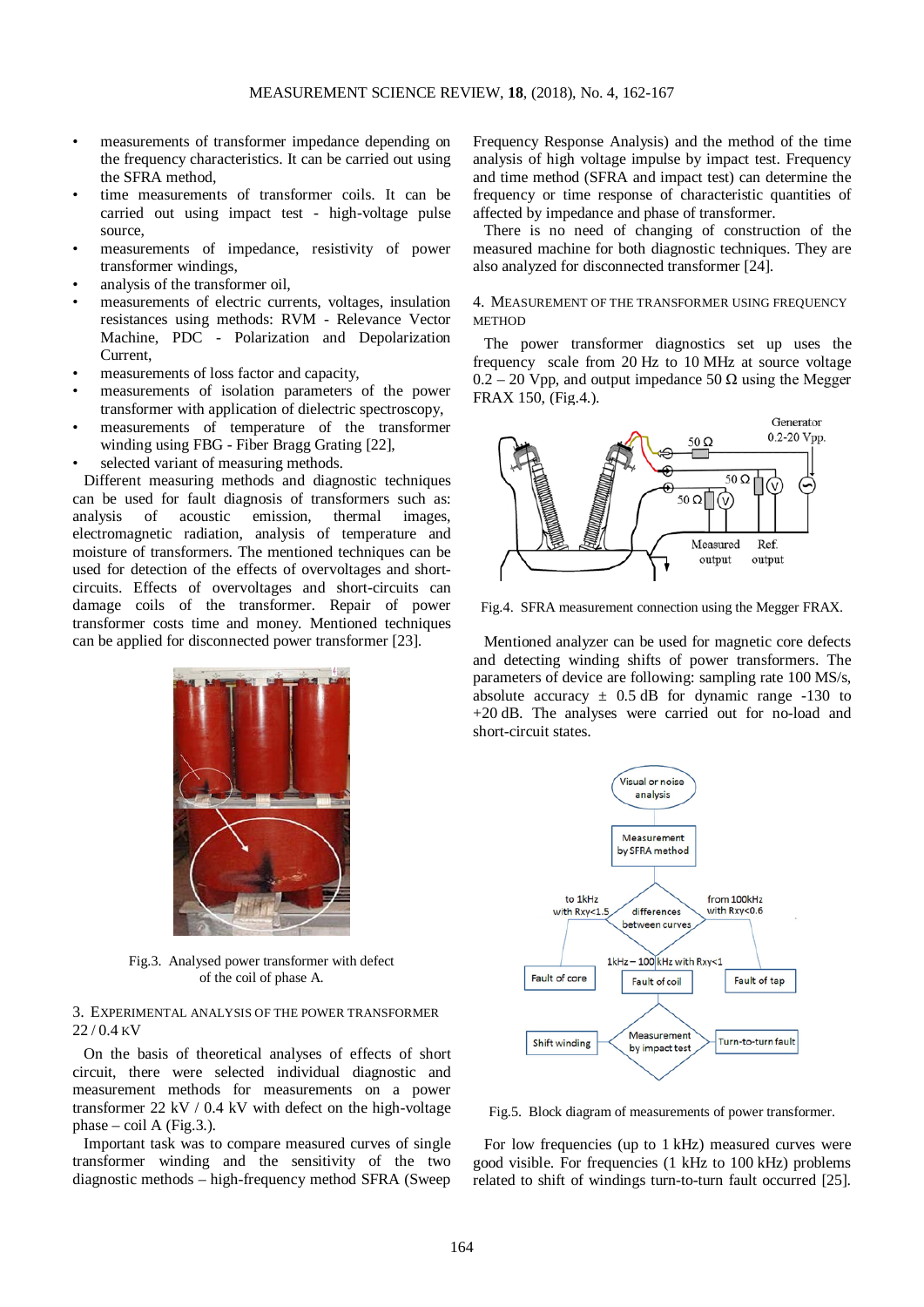For higher frequencies (>100 kHz) the faults related to short-circuit forces may appear.

The process of fault analysis on the transformer by measurement of the SFRA method with impact test is shown in Fig.5. Differences between measured frequency curves are analyzed by value of relative factor  $R_{xy}$ . This analysis is based on calculation of normalization factor covariance using equations  $(1)$ ,  $(2)$  and  $(3)$ .

The short-circuit test detected winding state of the transformer. It showed deformation of internal winding. It also showed its shift as an activity of short-circuit. The impedance depending on frequency for short-circuit and noload states was presented in Fig.6.



Fig.6. Impedance depending on frequency for short-circuit and no-load states.

Impedance depending on frequency of three windings of the power transformer of no-load test is depicted in Fig.7. In the Fig.7. we can see deformation of the coil A. This deformation occurred in the range of 1-10 kHz. Different values of B-C impedance mean damage of coil A for star connected transformer.



Fig.7. Impedance depending on frequency of the power transformer of no-load state.

Relative factor  $R_{xy}$  was used for analyses of differences between analyzed states.

For the analysis the authors used the equations (1), (2) and (3): Computation of the two compared standard variances is following:

$$
D_x = \sum_{k=0}^{N-1} \left[ X(k) - \frac{1}{N} \sum_{k=0}^{N-1} X(k) \right]^2 \qquad D_y = \frac{1}{N} \sum_{k=0}^{N-1} \left[ Y(k) - \frac{1}{N} \sum_{k=0}^{N-1} Y(k) \right]^2 \qquad (1)
$$

where  $X(k)$  and  $Y(k)$  are values of curves of analysed phase connection A-C and B-C, *N* is the number points.

Computation of the two compared covariances:

$$
C_{XY} = \frac{1}{N} \sum_{k=0}^{N-1} \left[ X(k) - \frac{1}{N} \sum_{k=0}^{N-1} X(k) \right]^2 \cdot \left[ Y(k) - \frac{1}{N} \sum_{k=0}^{N-1} Y(k) \right]^2 \tag{2}
$$

For computation of two analyzed states the authors used Normalization factor of covariance.

$$
R_{XY} = \frac{C_{XY}}{\sqrt{D_X D_Y}}\tag{3}
$$

In the frequency range from 1 kHz to 100 kHz, the value of  $R_{xy}$  was equal to 0.35 for no-load state. Magnitude depending on frequency for winding-phase A-C and B-C was depicted (Fig.8.).



Fig.8. Magnitude depending on frequency for winding-phase A-C and B-C.

Analysis (Fig.8.) showed deformation anomaly due to short-circuit of the transformer. Damage to the power transformer is the result of damage of the phase coil A (visual damage in the Fig.3.).

#### 5. TIME ANALYSIS OF THE TRANSFORMER

Time method using the impact test is often used for analysis of the insulation between coils. It is also used for detection of the attenuated winding sections of electrical machines (also transformers). This method allows us to verify early states of the coil faults. Short-time voltage pulses are used for the winding in order to form a voltage gradient across the coil of the winding. The coil dampens oscillations through transient sinus form at the time intervals among pulses. Each transformer winding has unique character of response. It can be analyzed by oscilloscope. Wave form is influenced by transient circuit depending on the winding inductance and inside capacity of the pulse generator. A diagram for the impact test method of threewinding power transformer is presented in Fig.9.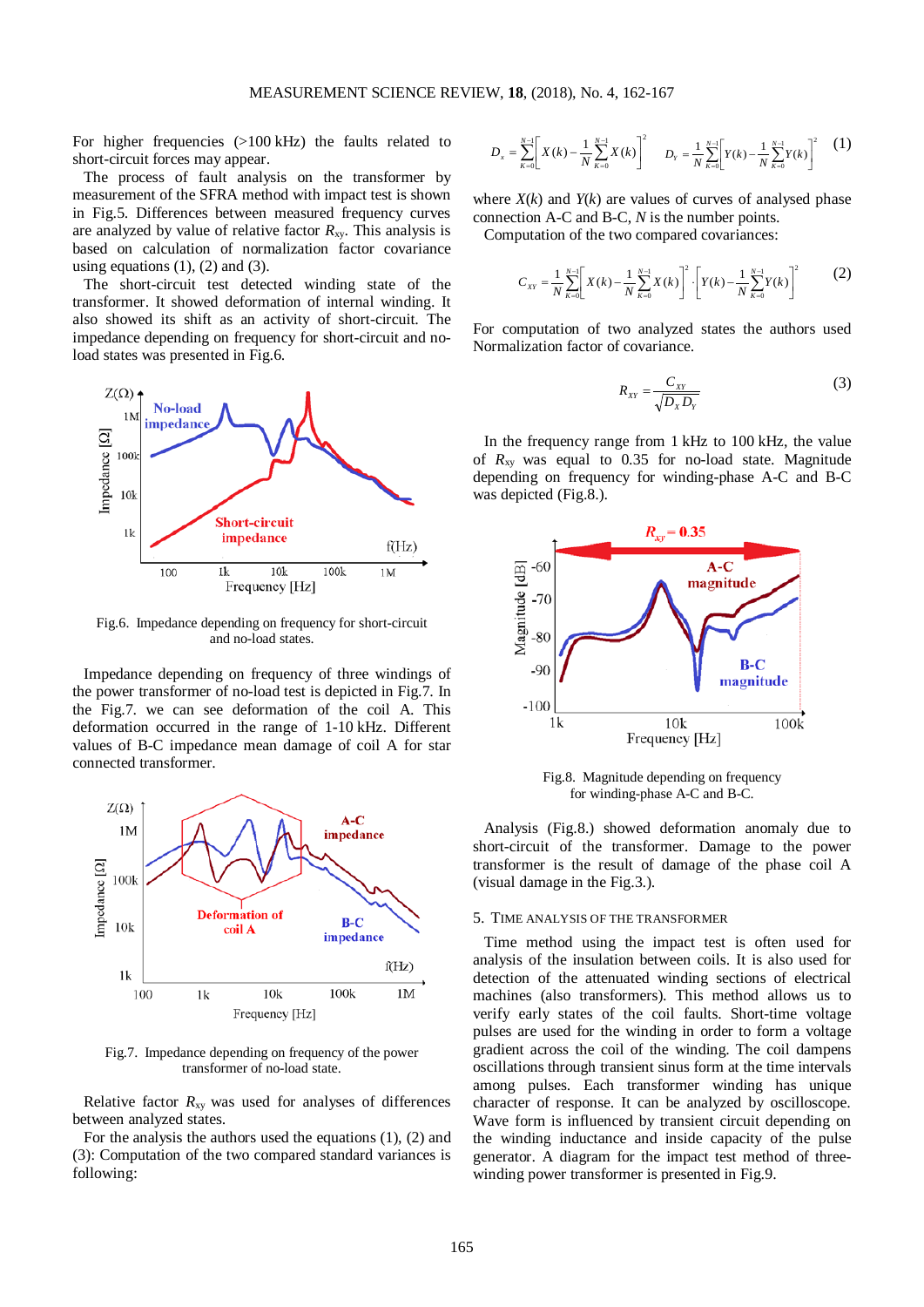

Fig.9. A diagram for the impact test method of three-winding power transformer.

Voltage of coils A and B depending on time was shown in Fig.10. It compares time curves of pulse test measurement of the transformer.



Fig.10. Analysis and comparison of transformer coils A and B using impact test.

The differences between voltage of two coils can be noticed in the range of 0-350 ms. Measurement was carried out using test of two coils. Phase of coil A is influenced by short-circuit. Phase of coil B is well visibly. The decrease of amplitude at the interval 2 (151-350 ms) is caused by change of the resistance and capacitance. It was caused by damaged insulation of coil A. State of the transformer windings can be detected if we know single curves overlap (with similar fault-free curve). Mutually shifted dependents indicate the permanent damage of one coil. Next it analyses time and amplitude differences between states. Two impulses were analyzed for two intervals. The values of amplitude coefficient related to respective ratio at time intervals were showed in Fig.11. For pairs of coils A-B and A-C at interval 0-150 ms, the maximum value of ratio is equal to 5.47. At time interval 150-350 ms, the maximum of ratio is equal to 8.11. The lower value of amplitude was for pair of fault-free coils B-C. The short-circuit as well as permanent deformation of coils A-C had higher value of amplitude.



Fig.11. Ratio of amplitude of analyzed coils A-C, B-C of the transformer.

#### 6. CONCLUSIONS

In the paper the authors showed the importance of knowledge about theoretical and experimental analysis of the effect of short-circuit forces. Measurements of transformer were carried out in high-voltage laboratory. The analyzed short-circuit forces caused non-reversible deformation of the winding of the power transformer. The proposed analyses showed that the effects of short-circuit current need proper diagnostic and measuring methods. Analyzed state of the transformer was dangerous for operation. Coils of transformer windings were diagnosed by means of the SFRA method and time impact test. The analyzed methods had a significant sensitivity for small deformation of coil. The proposed methods allowed us to analyze short-circuit of the coil of the transformer winding. The advantage of analyzed methods is that they can also detect the fault area in the transformer or its winding.

Fault diagnosis measuring methods should be developed to increase the reliability of electrical equipment. The proposed approach can be used for other types of transformers. Moreover, the presented techniques have potential application for fault diagnosis of electrical equipment such as: transformers and electrical machines.

In the future, the authors will analyze the effects of other short-circuit currents. The authors will also measure dielectric parameters of transformers. It would be also a good idea to analyze moisture of the insulating paper and the conductivity of the oil transformer.

#### ACKNOWLEDGMENT

Article was financed by the Ministry of Education of Slovak Republic, the Grant Agency VEGA under contract No. 1/0602/17.

## **REFERENCES**

- [1] Hrabovcova, V., Rafajdus, P., Franko, M., Hudák, M. (2009). *Measuring and Modelling of Electrical Machines*. Žilina, Slovakia: EDIS. ISBN 978-80-8070- 924-2. (in Slovak)
- [2] Wang, T., He, Y.G., Luo, Q.W., Deng, F.M., Zhang, C.L. (2017). Self-powered RFID sensor tag for fault diagnosis and prognosis of transformer winding. *IEEE Sensors Journal*, 17 (19), 6418-6430.